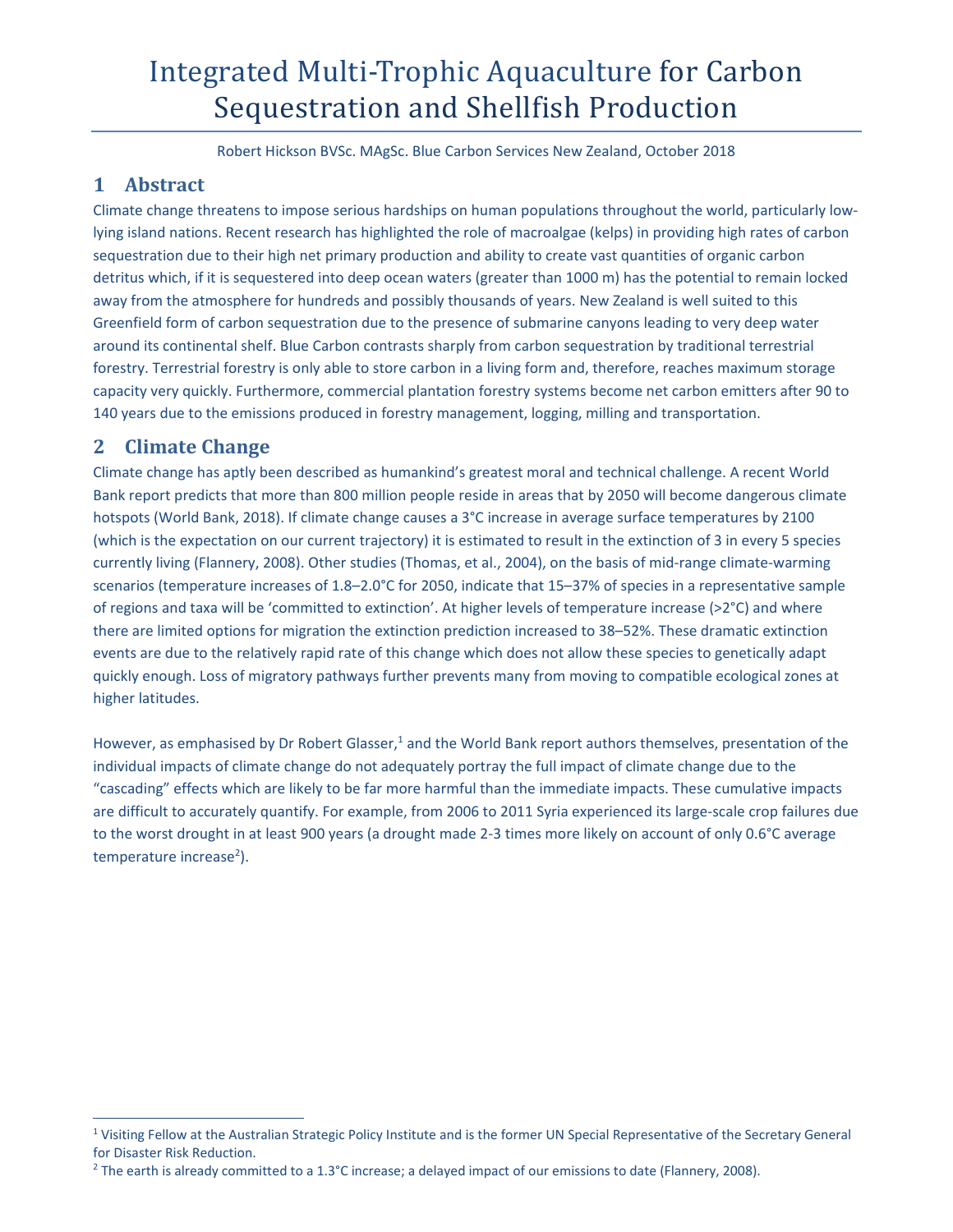

Figure 1 Current net emissions trajectory vs. that required to meet 2050 target of 1.5°C temperature rise (World Resources Institute, 2018)

This drought and the civil war have both contributed to the 6.6 million internally displaced persons and the mass migration of 5.6 million people3 to Turkey, Europe and elsewhere; which in turn contributed to Brexit, the rise of populist governments, and an unprecedented threat to the EU's institutional survival (Glasser, 2018). The social and economic costs of this mass migration are, therefore, difficult to quantify. Likewise, it is impossible to predict the impact on humans of large‐scale species loss, in a world in which we are intimately dependent upon plants, animals, insects and microbes for

our food and oxygen; if their destruction alone is not enough cause for alarm.

Never before has an environmental phenomenon been scientifically studied as carefully and thoroughly as climate change. Yet its complexity and the existence of many positive feedback loops<sup>4</sup> make it a difficult event to model and predict. Many scientists are expressing concerns that these positive feedback loops may lead to a *tipping point* causing climate change to escalate at such a pace that human efforts, no matter how strenuous, will no longer be able to halt its progress (Curtin, 2018).



Figure 2 Global warming trajectory: No change vs. Current commitment vs. Paris goal (World Resources Institute b., 2018) Estimates of the global emissions outcome of *current nationally stated mitigation ambitions* (as submitted under the Paris Agreement) would lead to global greenhouse gas emissions in 2030 of 52–58 Gt CO<sub>2</sub>eq yr<sup>-1 5</sup> (see Figure 1). Analysis reflecting these ambitions indicate **they would not limit global warming to 1.5°C**, even if supplemented by very challenging increases in the scale and ambition of emissions reductions after 2030 (IPCC, 2018). Instead our current trajectory is for a 2.7 ‐ 3.7°C increase in average surface temperature (see Figure 2).

As can be seen in Figure 3 below, New Zealand's net emissions under the United Nations Framework Convention on Climate Change (UNFCCC) were 56.0 Mt  $CO<sub>2</sub>$ -e in 2016 and

<u> 1989 - Johann Stein, mars ar breithinn ar chuid ann an t-</u>

<sup>3</sup> 2017 "Syria Regional Refugee Response – Overview". UNHCR Syria Regional Refugee Response. 2017

<sup>&</sup>lt;sup>4</sup> For example retreating polar icecaps reduce the overall reflection of sunlight from the earth's surface and thus cause greater heat absorption (Flannery, 2008).

<sup>&</sup>lt;sup>5</sup> 1 giga-tonne is one billion (1,000 million) tonnes.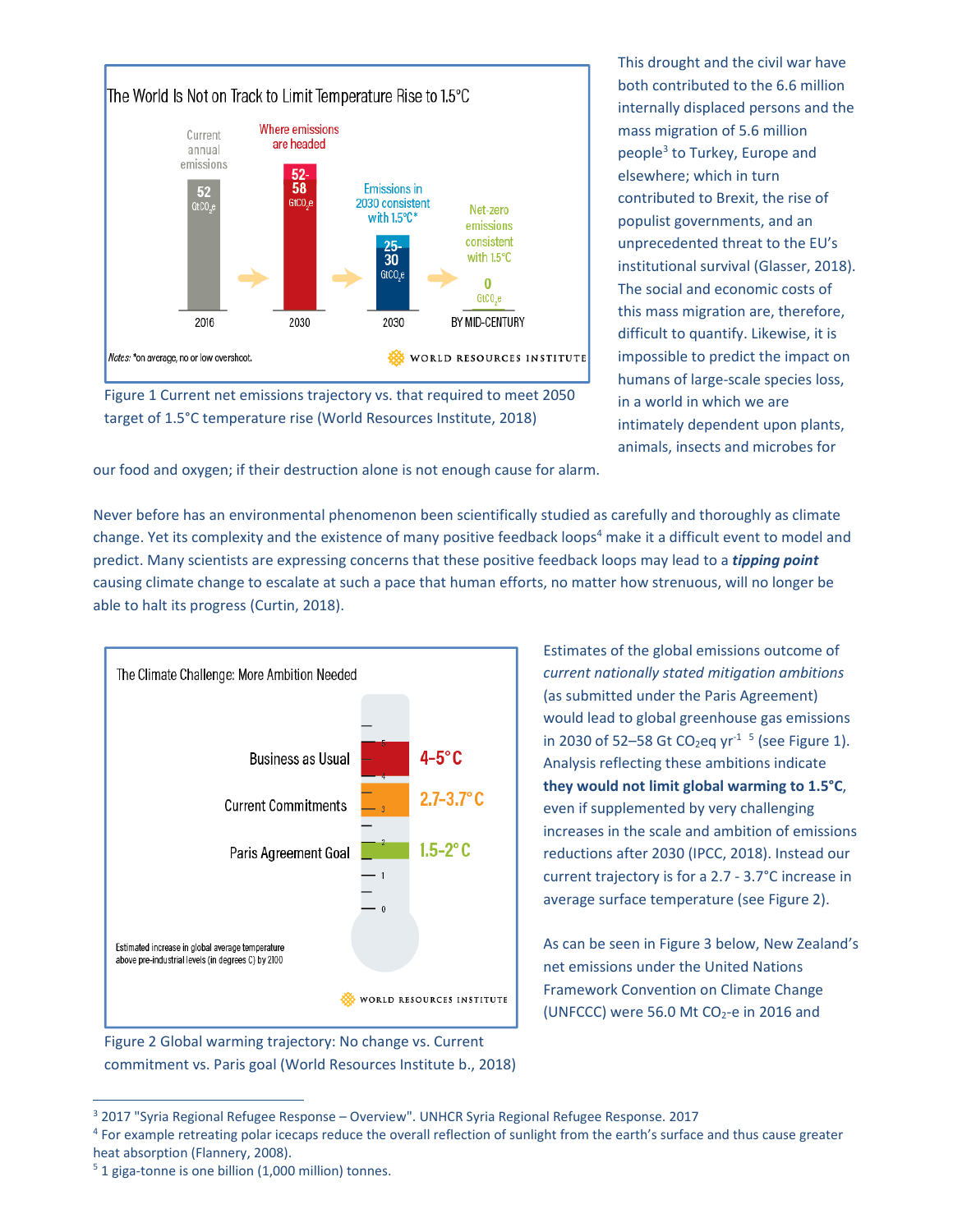emissions per person were the sixth<sup>6</sup> highest at 17.4 tonnes CO<sub>2</sub>-e per capita amongst developed countries (NZ MFE, 2018).



Figure 3 Comparison of per capita CO<sub>2</sub> equivalent GHG emissions in 2016 (NZ MFE, 2018)

By planting 1 billion additional trees over the next 10 years New Zealand can expect to sequester approximately 450 Mt CO<sub>2</sub> equiv. (author's calculations) based upon the current target to plant two thirds native trees and one third exotics. This will buy only 8 years emissions at the current annual net emission rate of 56 Mt CO<sub>2</sub> equiv. Even if New Zealand is able to reduce its existing annual emissions (in order to extend the benefit of these carbon offsets), these offsets (if in the form of commercial plantations) will themselves produce increased emissions in their maintenance, harvesting, processing and transporting. This is discussed in Section 5 below.

#### **3 The Carbon Budget – Reaching Zero Emissions**

While emissions reduction efforts (through reduced burning of fossil fuels and other GHGs) are a critical component of efforts to mitigate climate change; emissions reduction alone is insufficient to meet the 1.5°C target the IPCC claims are critical to achieve (IPCC, 2018). The 2018 IPCC SR15 report acknowledges that the 1.5°C target *cannot be achieved* without substantial capture and storage of carbon (CCS) which is *already* in the atmosphere through carbon negative technologies (i.e. not simply reduced emissions) (IPCC, 2018). Technologies for capture and geosequestration of atmospheric carbon are difficult and expensive<sup>7</sup> and at best unlikely to provide significant impact until 2060 (IPCC, 2018). Currently the most viable method of biological sequestration of atmospheric carbon is through *new* forest plantations or reafforestation of previously cleared native forests. However, even if this was socially and politically achievable, there is simply *not enough non‐food producing land* available to achieve this (Flannery, 2008).

Furthermore, bio-sequestration of carbon with terrestrial vegetation (commercial forestry) has problems with **permanence**. The carbon in three quarters (75%) of wood products is mineralised (returned to CO<sub>2</sub>) within 1 year of harvest; the remaining 25% of wood products last approximately 100 years (Ford‐Robertson, 1996). With the exception of the approximately 25% of plantation wood that is used for durable wood products, and the limited quantities stored in soil, the only carbon stored by terrestrial plants is that which exists in the living plant. Most of the carbon in plant debris (lost branches and leaves) and processed wood of softwood species (the majority of commercial plantations), is quickly decomposed and returned to the atmosphere as  $CO<sub>2</sub>$ . For this reason, plantations must repay the full value of carbon credits associated with the trees harvested in forests participating in the Emissions Trading Scheme (see Section 4.1 below).

<sup>&</sup>lt;sup>6</sup> In 2017 New Zealand's nearest neighbour Australia ranked 1<sup>st</sup> at about 23.97 tonnes CO<sub>2</sub>-e per capita (OECD, 2017) <sup>7</sup> Capturing and compressing CO2 may increase the energy needs of a coal-fired CCS plant by 25–40% (IPCC, Special report on Carbon Dioxide Capture and Storage, 2005)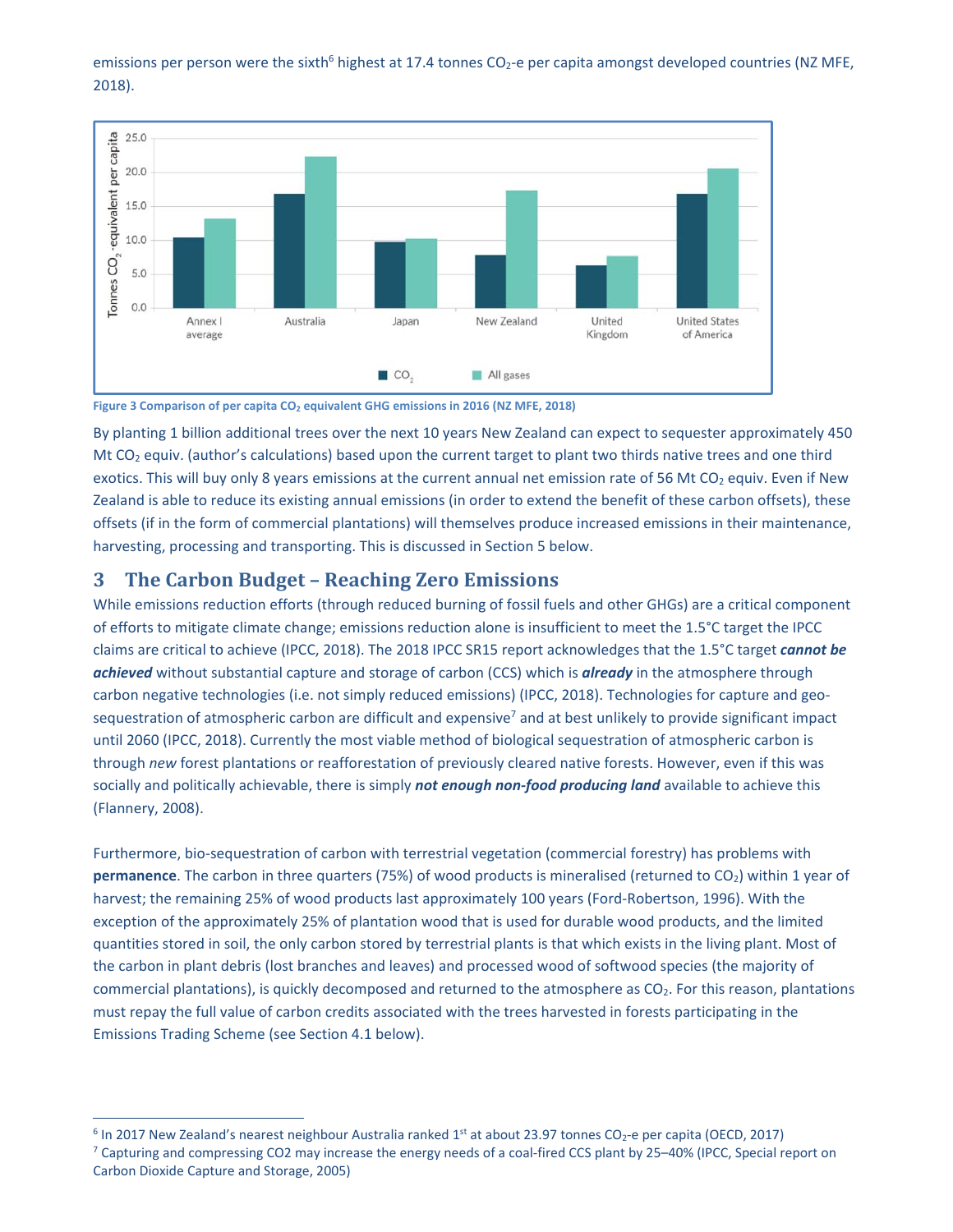Carbon captured in terrestrial forestry also runs the risk of unintentional reversal as a result of fire or other destructive events.

#### **3.1 The New Zealand Emissions Trading Scheme (ETS)**

As forests grow they convert atmospheric CO2 into organic hydrocarbons. By about 34 years P. radiata plantation



**Figure 4 Carbon budget for typical NZ radiata pine forestry plantation (Evison, 2017)**

harvest. As forests are repeatedly grown and harvested the amount of carbon stored peaks and falls as shown in Figure 4. However, the amount of carbon sequestered never increases beyond that of the first cycle when the forest reaches maturity at about 30 years of age. After this there is no net gain from carbon credit revenue. The economic benefit following the first cycle is only the net present value gain (due to the fact that carbon credit revenue is

forests have reached a net zero

sequestration equilibrium (Tee, Scarpa, Marsh, & Guthrie, 2012). Up to this point the forest is sequestering carbon and accruing carbon credits which can be sold through the Emissions Trading Scheme. At the point of harvest, forest plantations incur a carbon liability equal to the carbon units removed during

received in advance of the post-harvest carbon liability). That is to say, for forests commencing from bare land, after cycle 1, foresters participating in the ETS benefit only from a cash advance (in the form of carbon credit sales) against the liability to be repaid at time of harvest.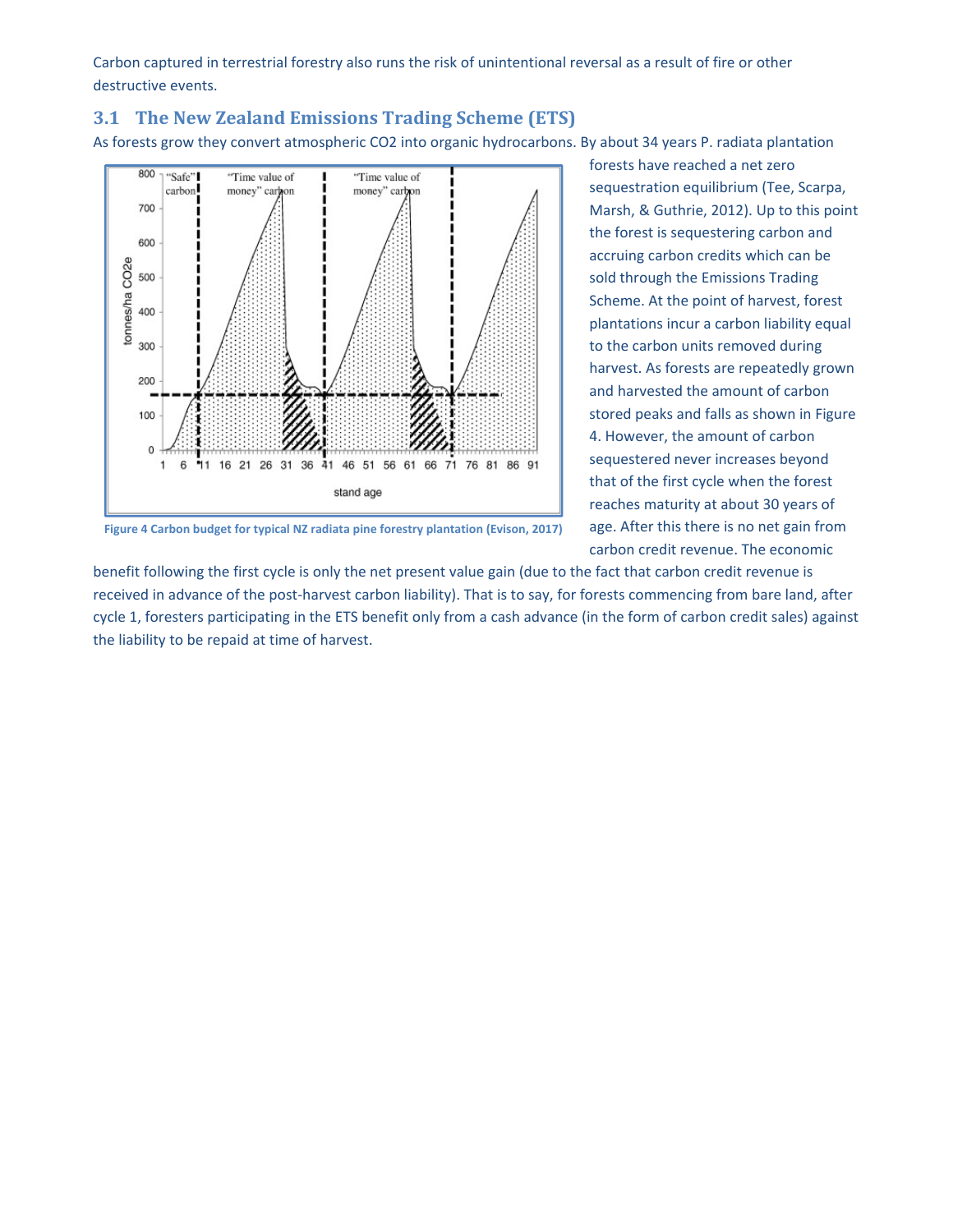## **4 Carbon Sink Efficiency**

#### **4.1 Problems with Permanence of Carbon Sequestration**

Figure 5 illustrates the carbon pathways occurring in wood as it is generated in plantation forestry, harvested and, in



**Figure 5 Life cycle of carbon in wood products (Ximenes, 2006)** 

part, turned into wood products. Eventually all the carbon drawn from the atmosphere is returned the atmosphere as either carbon dioxide  $(CO_2)$  or methane  $(CH_4)$ . What is important is the relative portion of carbon which is locked out of the atmosphere compared with that which is circulating in the atmosphere and contributing to climate change. Methane, although shorter lived, is roughly 30 times more potent as a heat‐ trapping gas than  $CO<sub>2</sub>$  and is more likely to be produced when wood decomposes in anaerobic conditions such as landfill.<sup>8</sup>

Currently carbon trading schemes do not acknowledge any continuing carbon storage in wood products. This includes the New Zealand Emissions Trading Scheme which does not discount the post‐harvest carbon liabilities for the portion of carbon that remains stored longer‐term in wood products. The argument for not including carbon storage in wood

products is that these products are simply replacing older wood products being burnt or rotting in landfill. While this may be true, the failure to replace this store or durable wood products would result in increased net emissions. It is akin to saying that planting new trees should not accrue carbon credits because they are simply replacing trees that are dying or being destroyed elsewhere. Furthermore, with continued growth and economic development the pool of existing durable wood products is increasing and, therefore, adding to the carbon sink (Ximenes, 2006).

As mentioned above, a major impediment to achieving large‐scale bio‐sequestration of carbon is the limited availability of suitable land surfaces on which to store carbon in a living form. The second impediment is the lack of opportunities to permanently (or at least for long‐terms) lock up organic carbon which is no longer living. In this regard the opportunity to sequester kelp debris in deep ocean water provides a potential breakthrough for biosequestration.

Commercial plantations face another problem with respect to their contribution to carbon sequestration. Unfortunately, commercial plantations provide only a limited period of net carbon sequestration as the management and timber processing associated with these plantations is quite energy intensive and involves substantial carbon emissions. Modelling by Ford-Robertson suggests that a commercial forestry plantation may take as little as 90 years (or 3 rotations) before the carbon emissions associated with pruning, logging, milling and transport equal the carbon sequestered by trees (Ford‐Robertson, 1996). The outputs of this model are shown in Figure 6. The graphic illustration shows 4 potential pathways of net carbon sequestration. The first pathway (1.) describes an unharvested

<sup>&</sup>lt;sup>8</sup> New research in the Journal Nature indicates that for each degree that Earth's temperature rises, the amount of methane entering the atmosphere from microorganisms dwelling in lake sediment and freshwater wetlands ‐‐ the primary sources of the gas ‐‐ will increase several times. (Yvon‐Durocher, et al., 2014)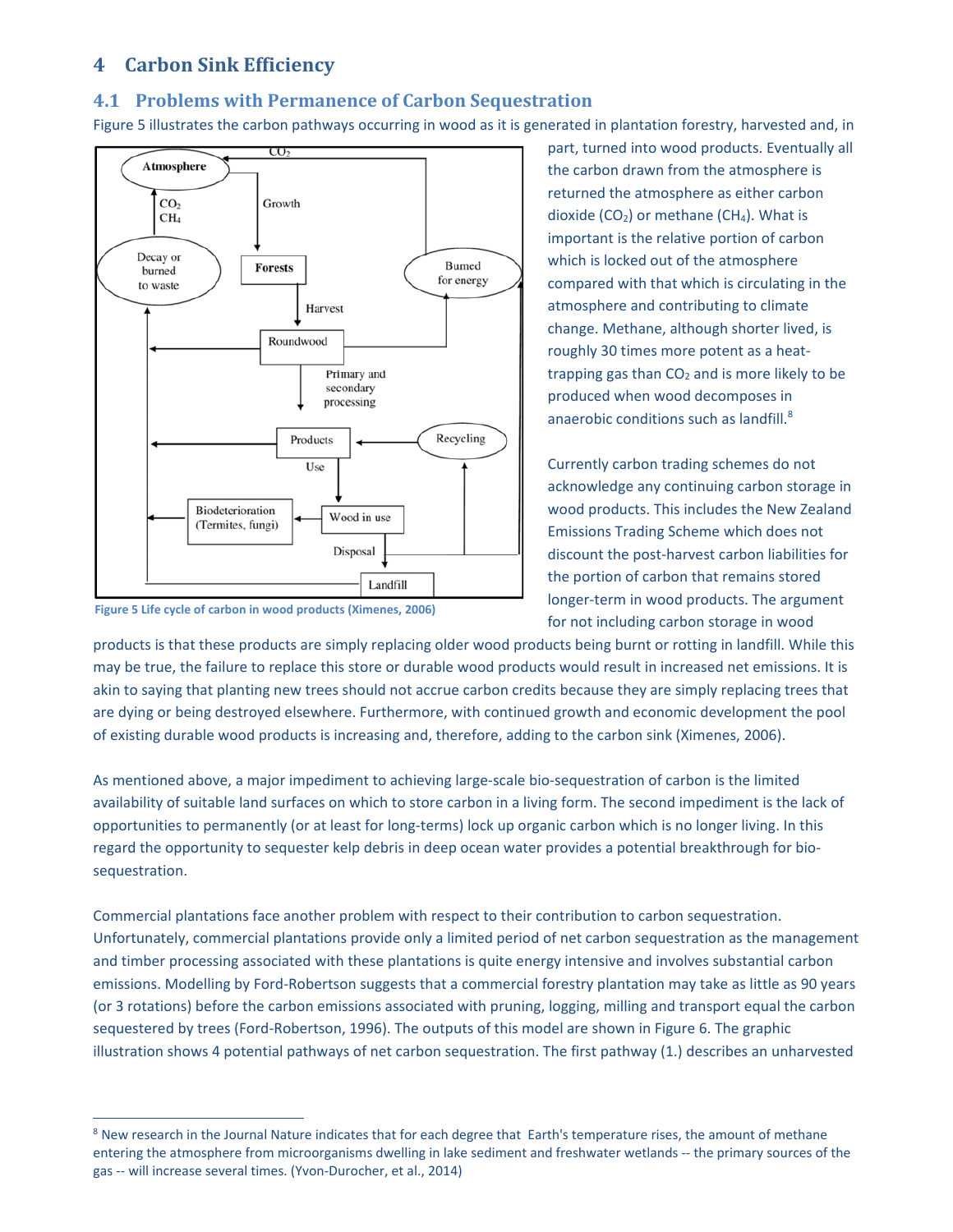new plantation forest reaching a steady‐state. The 2 pathway shows the impact of forestry management and processing emissions upon the net carbon balance in the case of New Zealand (where the electricity used in sawmills



is mostly produced from renewable sources). Pathway 3 illustrates an improvement in the net carbon sequestration over time if the continued role of durable wood products is taken into account. Pathway 2a illustrates the net carbon sequestration position where electricity used in sawmilling is mostly generated from fossil fuels (such as is the case in Australia and the USA).

## **4.2 Carbon Sequestration with Kelp**

Kelp cultivation has the potential to sequester carbon at many times the

rate that can be achieved through terrestrial forestry plantation. Macroalgae naturally have very high productivity rates in terms of carbon capture during photosynthesis, with estimates of gross primary productivity of approximately 1600 g C m<sup>-2</sup>y<sup>-1</sup> (5.87 kg CO<sub>2</sub> equiv./m<sup>2</sup>/year). This compares favourably to global net primary productivity of crop land of 470 g C  $m^{-2}y^{-1}$  (Hughes, 2012) or 1.72 kg CO<sub>2</sub> equiv./m<sup>2</sup>/year.

Macrocystis pyrifera (Giant Kelp) grows to lengths of 20‐30 metres and has a net primary production (NPP) in natural forests of around 5.2 kg dry matter/m<sup>2</sup>/year (Rassweiler, 2018) (5.*25 kg CO<sub>2</sub> equiv./m<sup>2</sup>/year*)<sup>9</sup> compared to an average of around 0.95 kg dry matter/m<sup>2</sup>/year (1.74 kg CO<sub>2</sub>equiv./m<sup>2</sup>/year) for temperate radiata pine forest plantations. Macrocystis, therefore, draws down upon atmospheric carbon *3 times* faster per unit area than the fastest growing silviculture<sup>10</sup> systems. Its living biomass (~ 0.4 kg dry matter/m<sup>2</sup> on average) has a rapid turnover at a rate of about twelve times per year (Rassweiler, 2018). Another brown kelp endemic to New Zealand is Undaria pinnatifida. It has an NPP of over of 2.6 kg dry matter/m<sup>2</sup>/ year (2.79 kg CO<sub>2</sub> equiv./m<sup>2</sup>/year)<sup>11</sup> (Kraan, 2018)<sup>12</sup> which is 1.6 times the rate of radiata pine.

When populated with the perennial brown algae Ecklonia, a pilot CCRB (Coastal CO2 Removal Belt) farm in Korea was estimated (Chung, Oak, Lee, Shin, & Kim, 2013) to draw down ~10 t of CO<sub>2</sub> per ha per year (1 kg CO<sub>2</sub>equiv./m<sup>2</sup>/year). The carbon sink per 100 m of rope was 43.5 kg C for E. cava (0.78 kg CO<sub>2</sub>equiv./m2/year) and 88.9 kg C for E. stolonifera (*1.60 kg CO2equiv./m2/year*).

What makes kelp interesting is its potential to achieve a high degree of carbon sequestration permanence when grown in the proximity of deep ocean water. Organic matter that can survive decomposition (and conversion of the carbon back into CO<sub>2</sub>) before it reaches depths of more than 1000 m, may remain in the form of dissolved organic carbon (DOC) and particulate organic carbon (POC) for hundreds to thousands of years, therefore, acting as near permanent deep ocean carbon sink. The extremely slow rate of decomposition of the DOC and POC in very deep

<u> 1989 - Johann Stein, mars ar breis an t-Amhainn an t-Amhainn an t-Amhainn an t-Amhainn an t-Amhainn an t-Amhai</u>

<sup>&</sup>lt;sup>9</sup> Like many seaweeds, Macrocystis pyrifera can compensate its ambient light and nutrient environment by storing carbon (C) and nitrogen (N) which are taken up in excess of that required for growth in the form of mannitol and laminarin. Consequently, carbon content in blades can range from 25 to 30 as a % of dry matter (Stewart, et al., 2009). CO<sub>2</sub> equivalent was calculated using a mean figure of 27.5%.

<sup>10</sup> e.g. pinus radiata

<sup>&</sup>lt;sup>11</sup> Organic carbon content of Undaria pinnatifida is taken as 29.2% (Shim, Kim, Hwang, Choi, & Lee, 2017)

<sup>&</sup>lt;sup>12</sup> In 2014, after natural detritus losses, China harvested 203,099 t dry weight of Undaria from a total area of 7693 ha. (Kraan, 2018)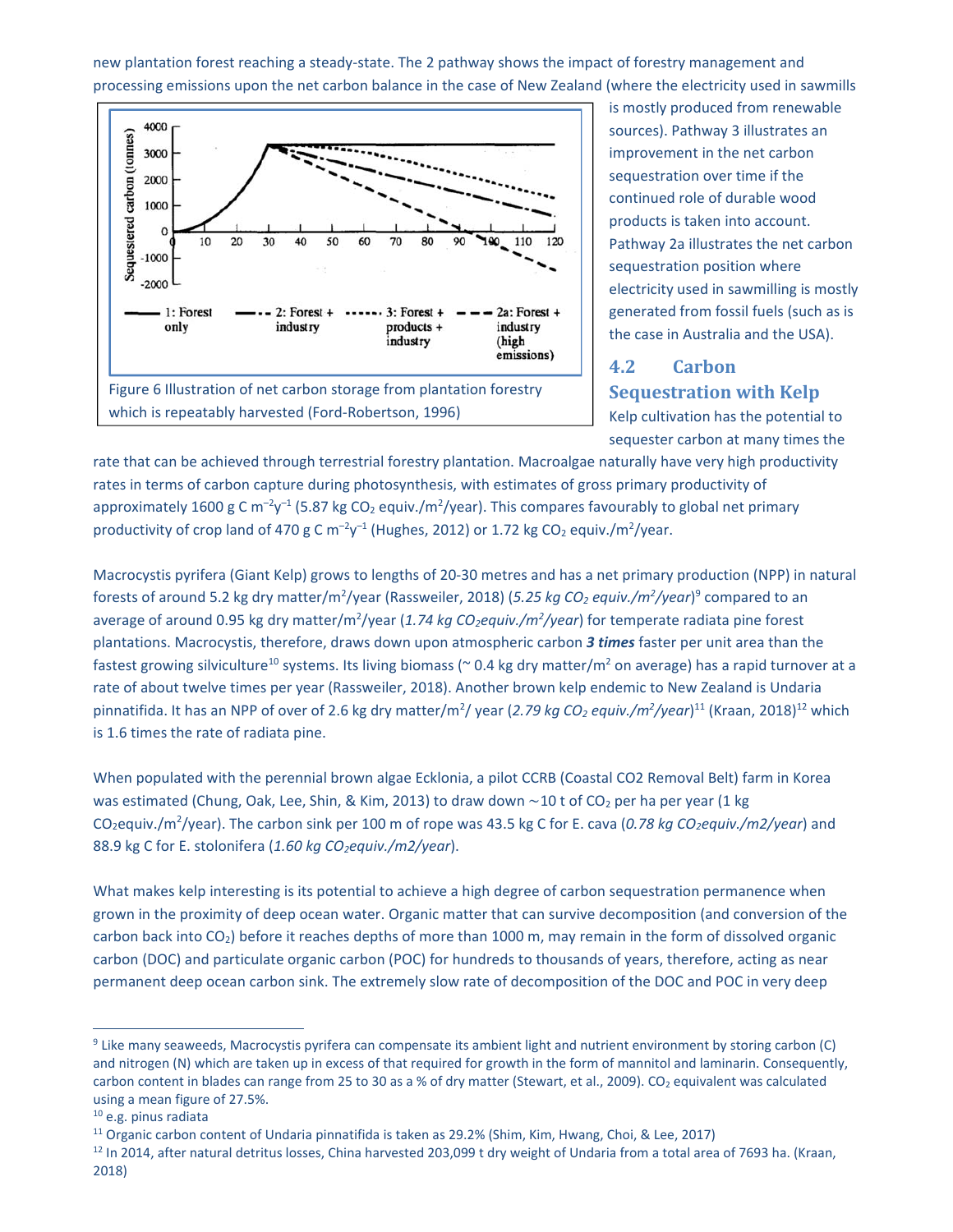water may be related to the lack of light, lack of oxygen and low temperatures in this deep ocean environment<sup>13</sup>. Figure 8 illustrates the process in which kelp forests continuously shed DOC and POC. The POC (and later the DOC) is derived from kelp sloughing off blades, and sometimes their entire vegetative structure, some of which eventually sinks to the ocean floor.



**Figure 7 The Process of Sequestration of Macrocystis Kelp Detritis (Bayley, Marengo, Baker, & Pelembe, 2017)**

#### **4.3 Factors Affecting Quantity and Permanence of Carbon Bio‐sequestration**

Factors that are likely to promote the transfer of organic carbon (POC and DOC) from cultivation beds to deep sea environments where they are protected from decomposition will include:

- physical proximity to submarine canyons
- prevalence of favourable currents and down-wellings
- natural rate of subsidence of detritus

 availability of ocean floor sediments in which detritus may be incorporated and therefore shielded from heterotrophs (marine animals, protozoa, fungi, and bacteria)

Fast-growing autotrophs<sup>14</sup> generally produce labile detritus that decomposes rapidly, whereas slow-growing autotrophs produce recalcitrant detritus that decomposes slowly (Hunter, 2016). This works against the objective of maximising the mass of kelp detritus moving from cultivation beds into the deep waters where they would be protected from decomposition. A proportion of this released dissolved organic carbon (DOC) is highly labile and enters the bacterial loop and is rapidly remineralized back to CO<sub>2</sub>. However, a proportion is known to be resistant to biological degradation and enters the refractory DOC pool. The marine DOC pool is the largest organic carbon pool on the planet and the refractory component is known to have a turnover period of 100s-1000s years (Hughes, 2012).

<sup>&</sup>lt;sup>13</sup> Researchers studying methane emissions in freshwater systems found that methane generation thrives on high temperatures. Methane emissions at 0°C rise 57 times higher when the temperature reaches 30°C (Yvon-Durocher, et al., 2014).

<sup>&</sup>lt;sup>14</sup> organisms like plants that create their own food source from inorganic nutrients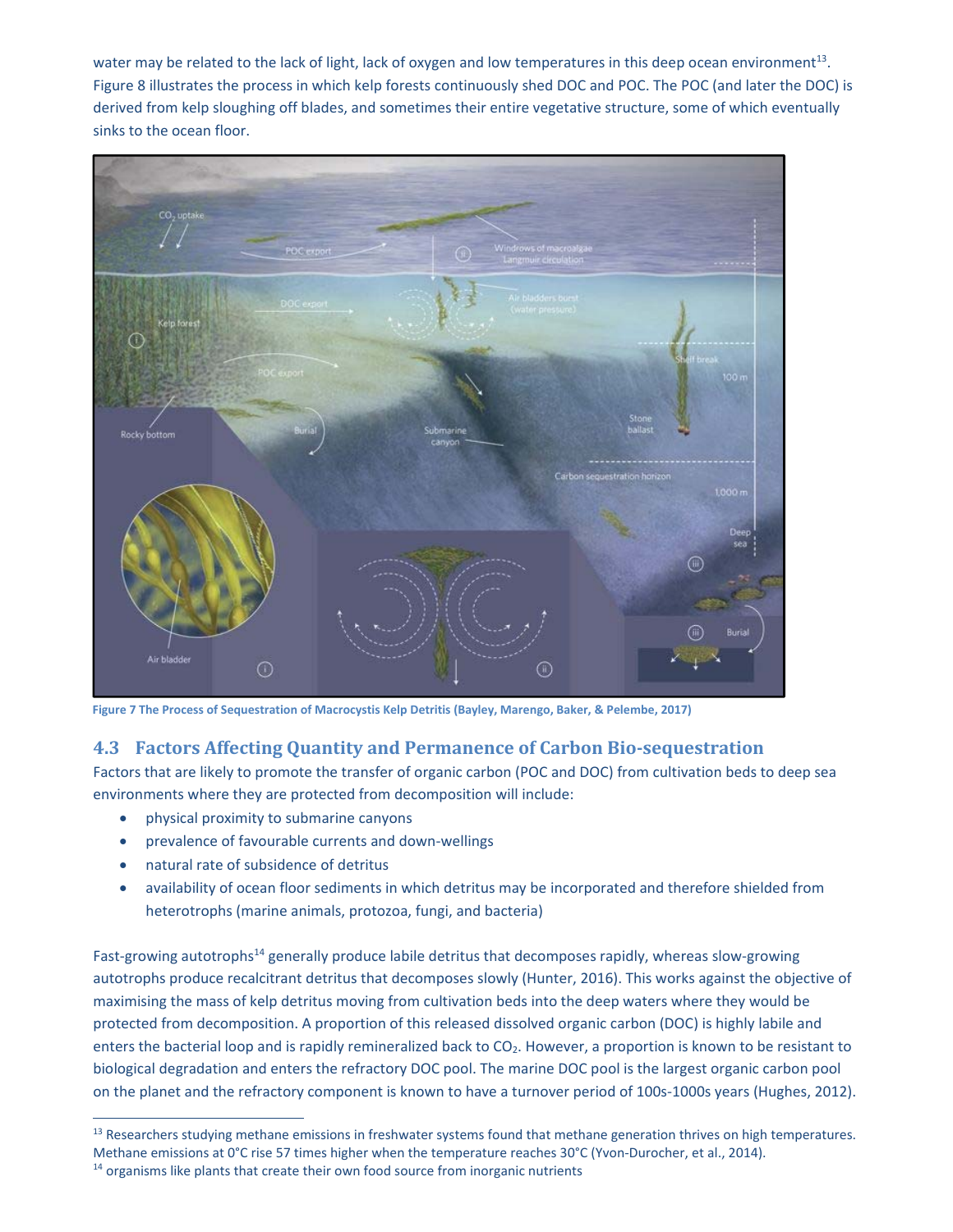

**Figure 8 Average estimated carbon flows in algae, based on Figure 3 in Krause‐ Jensen and Carlos M. Duarte 2016. Bolded cells represent longer‐term carbon storage. Yellow cells represent carbon sequestered in the deep sea, which is unlikely to be reversed. Green cells represent carbon sequestered in shallower regions, with a possibility of reversal. Blue cells are "destinations" that will rapidly cycle carbon back into the atmosphere. Orange cells are intermediate stages. Percentages are rounded (Cage, 2018)**



In the case of the east coast of New Zealand, the DOC and POC derived from kelp detritus

IMTA farms.

could be potentially "locked up" in the Kermadec Trench (which is up to a depth of 8,000 m), and the organic carbon contained within locked away from exchange with the atmosphere (Krause‐Jensen D, 2016). If, as described Figure 9, approximately 11.4% (Cage, 2018) of this organic carbon (as DOC and POC) can be sequestered below 1000 m for an average of 1000 years (compared to 30 years) it would increase the effective carbon sequestration per unit area of kelp by over 33 times. In the case of M. pyrifera (already 3 times more efficient in carbon sequestration per m<sup>2</sup>) this would increase the rate of carbon sequestration to *100 times greater than radiata pine plantation forestry/m2* .

With better understanding of the properties of recalcitrant detritus it may be possible to increase the percentage of this degradation resistant form of organic carbon produced by

Furthermore, if this sequestration into deep water can be achieved without mechanical harvesting, there would be little additional carbon emissions associated with this mariculture system. Alternately, mechanical harvesting may be warranted if it can be shown that physically depositing POC into deep ocean water substantially increases rates of long‐term sequestration.

Figure 10 below shows the complex web of carbon movement in the ocean. Organic detritus tends to sink but is

**Figure 9 Carbon sequestration modelling highlighting impact of permanence15**

<u> 1989 - Johann Stein, mars ar breithinn ar chuid ann an t-</u>

continuously degraded by animals, zooplankton and bacteria. However, as discussed above, a significant portion of this reaches the deep ocean floor sediment where it can be stored for time scales of up to millions of years (Oceans and the Carbon Cycle Part A: Down to the Deep ‐ The Ocean's Biological Pump, 2017).

Particulate organic carbon (POC), dissolved organic carbon (DOC), and dissolved CO<sub>2</sub> movement is also affected by down‐wellings and up‐wellings. Downwelling currents occur in areas where cold, denser water sinks. These downwelling currents bring carbon down to the deep ocean. Once there, the carbon moves into slow‐moving deep ocean currents staying there for hundreds of years. Eventually, these deep ocean currents return to the surface in a

<sup>&</sup>lt;sup>15</sup> Hickson (2018) calculations based upon estimated carbon sequestration by Macrocystis and Pinus radiata (MPI NZ, 2017)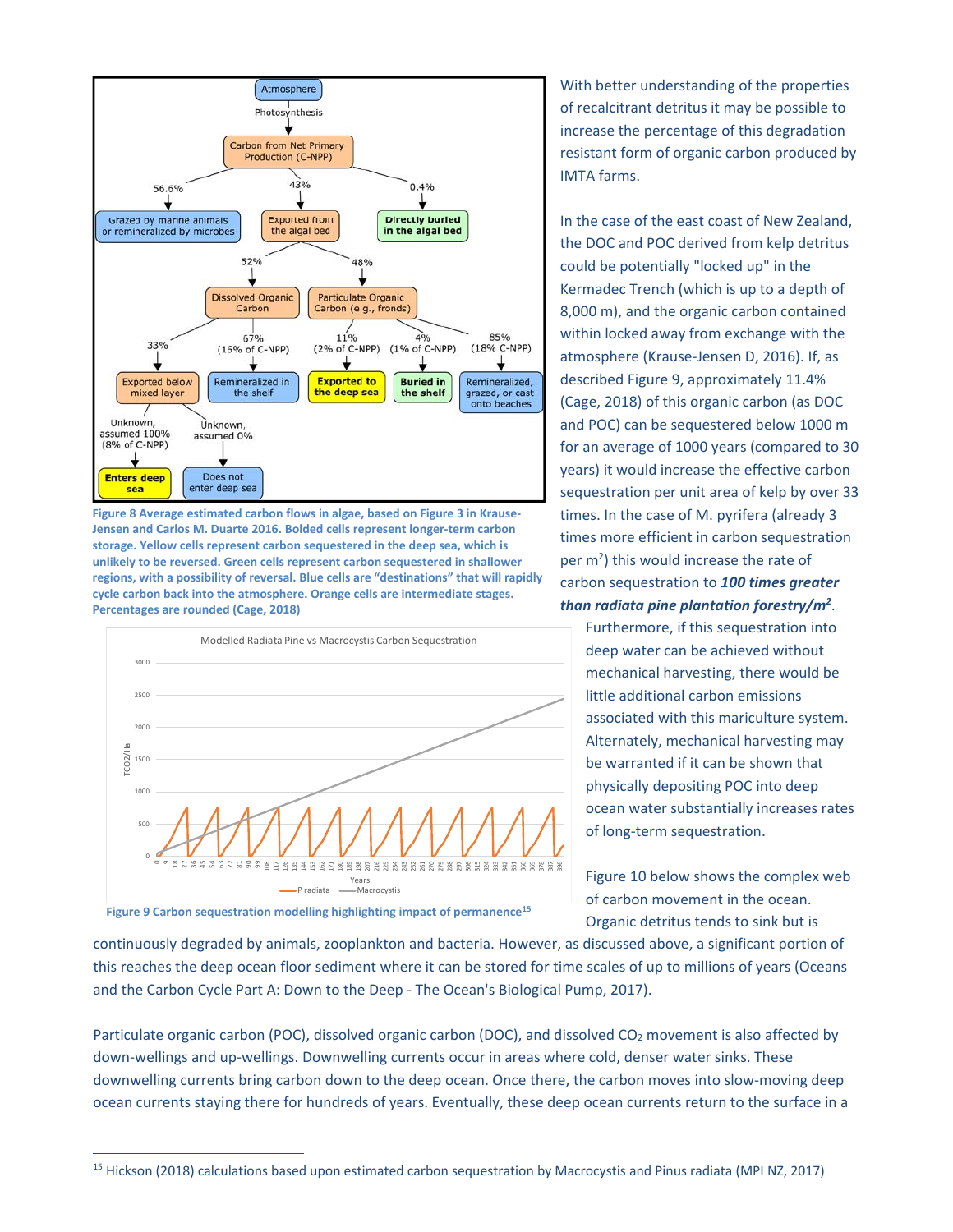process called upwelling. Many upwelling currents occur along coastlines. When upwelling currents bring deep, cold ocean water to the surface, the water warms and some of the dissolved  $CO<sub>2</sub>$  is released back to the atmosphere.



A high priority trial will be to monitor the fate of Macrocystis pyrifera detritus in natural kelp forests off the coast of the South Island (preferably those located between a significant river mouth and a submarine canyon).

**Figure 10 The Ocean Carbon Cycle. Image credit: Oak Ridge National Laboratory**



## **4.4 Carbon Dioxide as a Form of Carbon Sequestration**

The ocean also provides the largest sink on the planet for carbon in the form of  $CO<sub>2</sub>$ . While many  $CO<sub>2</sub>$ molecules that diffuse into sea surface waters diffuse back to the atmosphere on very short time scales, some of the carbon atoms from these original CO2 molecules stay dissolved in the colder depths of the ocean for time scales of also hundreds to thousands of years (Oceans and the Carbon Cycle Part A: Down to the Deep ‐ The Ocean's Biological Pump, 2017). Carbon dioxide (CO<sub>2</sub>) at  $2^{\circ}$ C liquefies at 532 psi (approximately 367 m depth) and at 2°C and 2760 m

**Figure 11 Surface currents around New Zealand. Image credit: NIWA**

this liquid carbon dioxide becomes denser (heavier) than sea water (Barry, 2018).

## **5 Oceanography**

The east coast of New Zealand sees the convergence of the Subtropical and the Subantarctic Fronts (currents). Figure 11 above shows surface currents pushing north up the east coast of the South Island and south down the east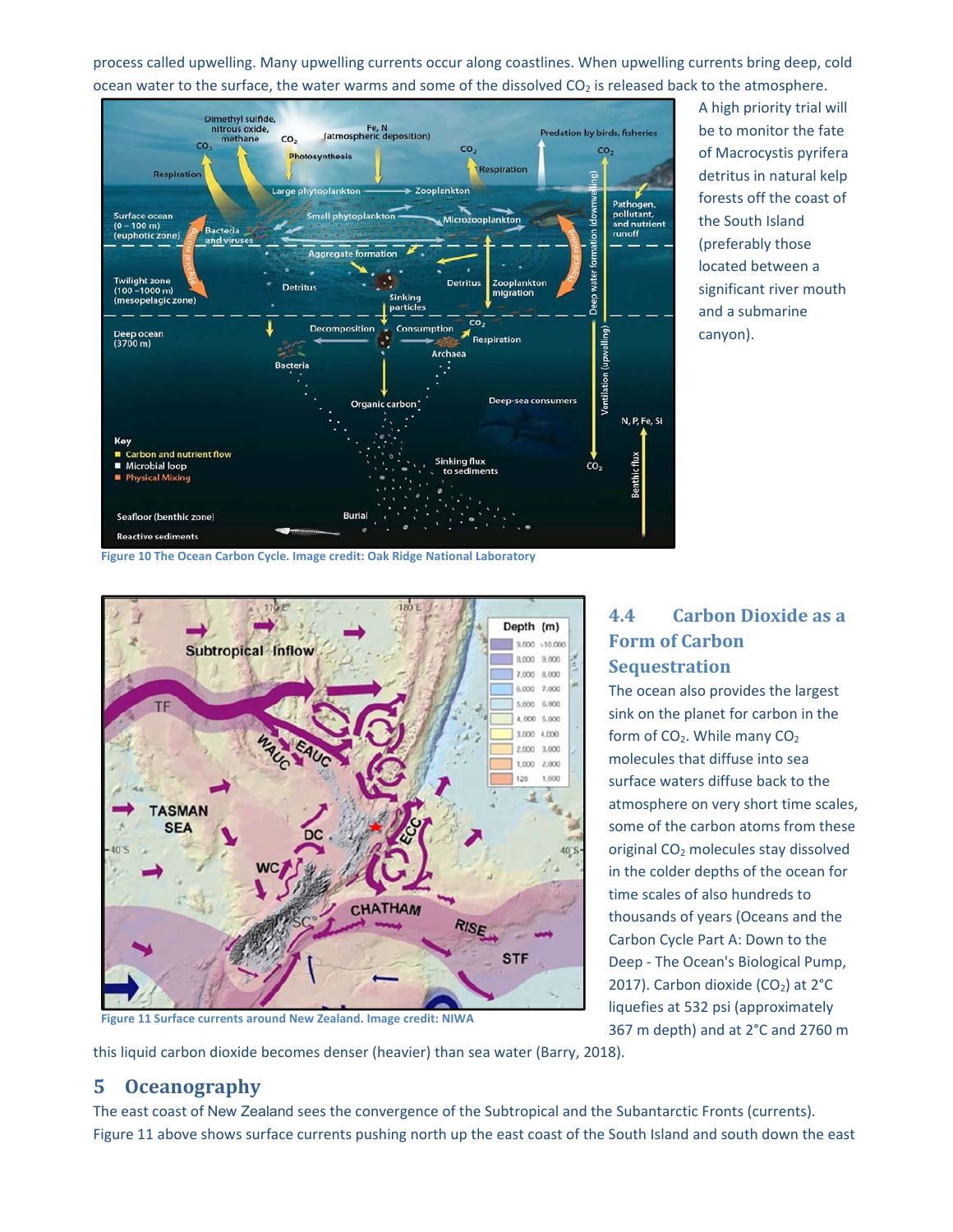coast of the North Island. While regional and seasonal patterns vary, overall the only option for this influx of coastal water (potentially containing kelp detritus), is to move eastward (and/or downward) into the trench.

## **5.1 Considerations for Siting Kelp Farms**

Potential exists for growing kelp for carbon sequestration along the continental shelves of many countries throughout the world. Particularly attractive are countries such as New Zealand, USA (particularly Alaska and the entire East coast), Japan, Western Europe, Chile and some of the Mediterranean countries which have relatively close access to ocean floor in excess of 3000 m deep. Currently submarine longline aquaculture is best suited to water with depths up to 80 m, however, in future, production at depths of up to 200 m is likely to be feasible.



In the South Pacific the Kermadec Trench, with depths of up to 8000 m, runs from Tonga down to the east coast of the South Island of New Zealand where it meets the Chatham Rise near Kaikoura. This provides potential opportunities to grow kelp offshore along the East coast of the North Island and have kelp detritus sequestered into the Kermadec trench.

South of the Chatham Rise a network of submarine canyons off Dunedin work their way eastward to deep water south of the Chatham Islands (see Figure 11). Deep water also exists adjacent to the Fiordlands, however, here there is little continental

**Figure 12 Topographical map of New Zealand showing continental shelves and deep water** 

shelf on which to anchor longlines until north of Haast. Hawkes Bay provides a large area in which most of the water is less than 100 m deep.

An interesting area of <100 m shelf exists 20 km NE of the Mahia peninsular, and about 30 km to the SE of Gisborne, where the Poverty Submarine Canyons provide a steep escarpment down to the Kermadec trench. The Poverty Canyons receive sediment from the Waipaoa River, New Zealand's second largest river in terms of suspended sediment discharge (Alan Orpin et al International Poverty Slope Group, 2007). This sediment is rich in nitrates and phosphates which could potentially provide valuable nutritional support for kelp growth in this region. The sediment may also facilitate burial of kelp detritus and its transport down through the Poverty submarine canyon. Burial of this material may help protect the labile kelp detritus from degradation on its journey to the deep waters of submarine canyons (Leduc, 2018).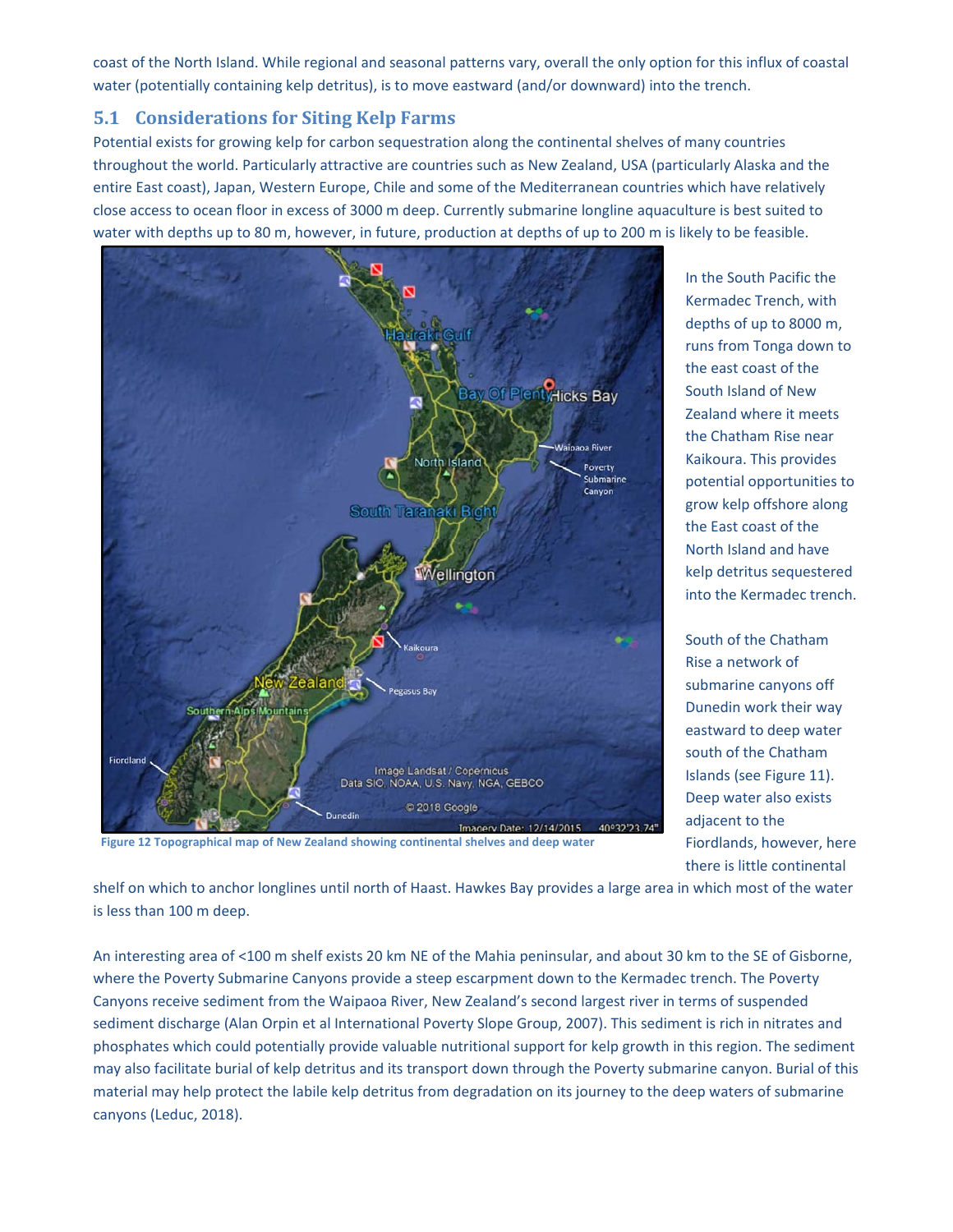Approximately 15 million ha of the New Zealand continental shelf is less than 200 m deep and much of this rapidly increases to over 1000 m or more. If just one two thirds of this area was under kelp aquaculture, and this kelp was able to sequester at an average of 3.0 kg CO2 equiv./m2/year this would sequester (on the assumptions provided in Section 5.2) approximately 35 Mt CO<sub>2</sub>/year for hundreds to thousands of years. This compares to the billion trees program which is likely to sequester an average of 30 Mt CO<sub>2</sub>/year for about 30 years less emissions produced in their planting, management, harvesting, processing and transport.

## **6 Kelp cultivation in the New Zealand North Island**

Integrated Multi‐Trophic Aquaculture in the North Island is probably, at this stage, best suited to Undaria or Ecklonia cultivation as Macrocystis is not found north of Castlepoint. While these have approximately half to one third the rate of net primary production as Macrocystis, and therefore, a reduced rate of carbon dioxide uptake, they do have the advantage of not having pneumatocysts (gas bladders). These bladders at the base of each blade cause Macrocystis debris to float for a period of time, possibly increasing the rate of organic matter decomposition and re‐ mineralisation of the carbon to  $CO<sub>2</sub>$ , before the bladders eventually burst and this debris sinks to the deep ocean floor. Further study is required to understand the relative capacities of these kelps for carbon sequestration.

### **6.1 Scope for Domestication of Macrocystis and Cultivation**

Macrocystis pyrifera does not grow naturally as far North as Poverty Bay. Its current northern limit is Castle Point. This has been attributed to higher water temperatures in Poverty Bay (13 to 19°C). Macrocystis does not persist naturally in New Zealand waters where maximum temperatures exceed 18–19° C for several days (Hay, 1990). Its most successful natural growth is in geographic areas of upwelling and where the waters are high in nutrients and nearly always cold.



Figure 13 shows the generalized consequences of increased temperature and ocean acidification on the life history phases of the kelp Macrocystis pyrifera. Yellow boxes with '‐' suggest that the effect is deleterious to the algae, green boxes with '+' suggest a beneficial effect, boxes with hatches suggest no net effect, and white boxes with '?' suggest that there is inadequate knowledge to determine



the net consequence.

M. pyrifera grows well in the Santa Barbara Channel of the Southern California coast where ocean temperatures generally vary from 13 to 17°C across the seasons. One study in the Santa Barbara Channel reports the kelp forests maintained their biomass and growth rate during a prolonged heatwave in which water temperatures often remained 3 to 5°C higher than usual in 2013‐2015. Furthermore, M. pyrifera grows as far south as Bahia Tortugas (Turtle Bay) in Mexico where ocean temperatures range from 16 to 25°C. Therefore, it may well grow in Poverty Bay on a substrate of submerged long lines, if nutritional conditions are favourable.

However, if it did appear that rates of long-term carbon sequestration were significantly improved using Macrocystis, there appears to be substantial scope to selectively breed cultivars of M. pyrifera due to high levels of genetic diversity in the natural population (Camus & Buschmann, 2017). It may, therefore, be possible to select for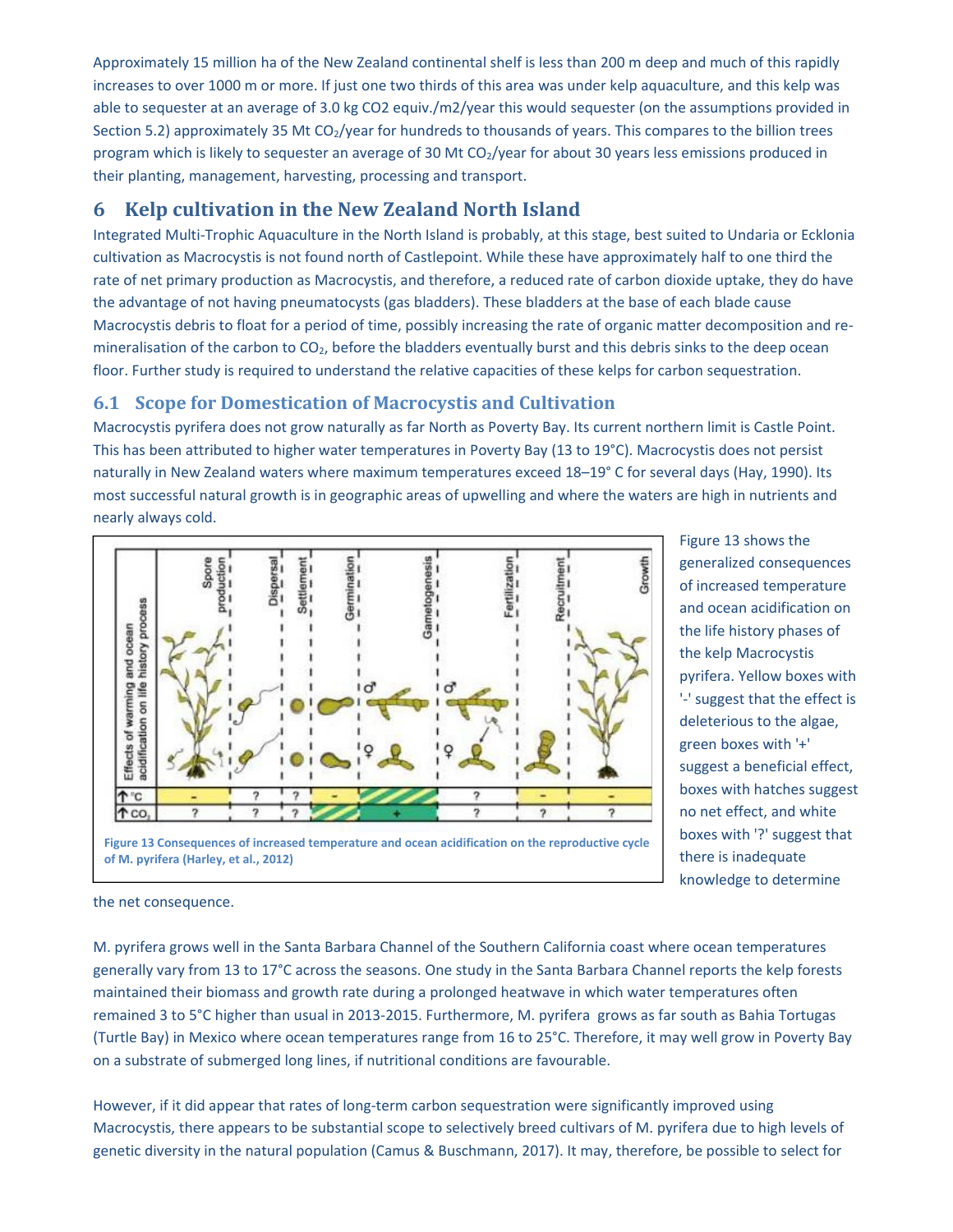strains which are more temperature tolerant, have higher rates of NPP, and maybe even strains which produce more recalcitrant detritus (that decomposes more slowly).

In a large scale aquaculture system, many of the temperature sensitive phases of the Macrocystis reproductive cycle would be conducted under controlled temperature and nutritional conditions in a hatchery. This would limit the need for temperature tolerance to the sporophyte phase growing in the open ocean. Breeding for temperature tolerance across all phases of the reproductive cycle would also have the potential benefit of supporting efforts to protect existing natural forests of Macrocystis from the impacts of climate change.

## **7 IMTA and Commercialisation of Carbon Sequestration**

Cultivation of macroalgae together edible fish species is known as Integrated Multi‐Trophic Aquaculture (IMTA). This has been undertaken commercially in China, North<sup>16</sup> and South America, and northern Europe. Seaweed cultivation in close proximity to shellfish can provide a local microclimate conducive to the production of edible shellfish. Kelp aquaculture forests appear to support shellfish production in 3 ways:

- i. Provision of primary and secondary nutrients (Troell, et al., 2009),
- ii. Providing a physical buffer to destructive wave action, and
- iii. Reducing energy requirements for shell production (or shell deformities) as a result of local ocean de‐ acidification.

Shellfish species which should grow in IMTA in New Zealand include; green shell mussels, oysters, scallops, various clams and possibly local species traditionally harvested by local iwi.

Due to their ability to convert sunlight energy into organic matter, kelp forests (both natural and artificial) serve as an ecosystem foundation: feeding and sheltering diverse ocean species. Their protective nature allows them to become an important breeding area for many fish species. As such they act as a powerful fish attracting device and may help re-establish dwindling commercial fish stocks in the area.

## **8 Bibliography**

<u> 1989 - Johann Stein, mars ar breis an t-Amhainn an t-Amhainn an t-Amhainn an t-Amhainn an t-Amhainn an t-Amhai</u>

- Alan Orpin et al International Poverty Slope Group. (2007). Tracking the Waipaoa out to Sea. *Water & Atmosphere 15(4)*.
- Barry, C. D. (2018). *Opportunities for Marine Sequestration of Carbon Dioxide.* New York: The Society for Naval Architects and Marine Engineers.
- Bayley, D., Marengo, I., Baker, H., & Pelembe, T. (2017). *Giant kelp 'Blue carbon' storage and sequestration value in the Falkland Islands.* South Atlantic Environment Research Institute.
- Cage, P. (2018). *Kelp and Carbon Sequestration: Exporting Terrestrial GHG Accounting to the Deep Sea.* Washington https://ghginstitute.org/2018/09/06/kelp-and-carbon-sequestration-exporting-terrestrial-ghg-accountingto-the-deep-sea/ : Greenhouse Gas Management Institute Seattle.
- Camus, C., & Buschmann, A. (2017). The Giant Kelp Macrocystis Pyrifera: Evidence to Expected High Potential for Genetic Improvement. *Phycologia 56:4*, 27.
- Chung, I. K., Oak, J. H., Lee, J. A., Shin, J. A., & Kim, J. G. (2013, September 1). Installing kelp forests/seaweed beds for mitigation and adaptation against global warming: Korean Project Overview. *ICES Journal of Marine Science, 70*(5), 1038–1044.
- Curtin, J. (2018, August 24). *Tipping Points and Climate Impacts*. Retrieved from The Institute of International and European Affairs: https://www.iiea.com/climate‐and‐development/tipping‐points‐and‐climate‐impacts‐we‐ care‐but‐when‐will‐we‐care‐enough/
- Evison, D. (2017). *The New Zealand forestry sector's experience in providing carbon sequestration services under the New Zealand Emissions Trading Scheme, 2008 to 2012.* Forest Policy and Economics.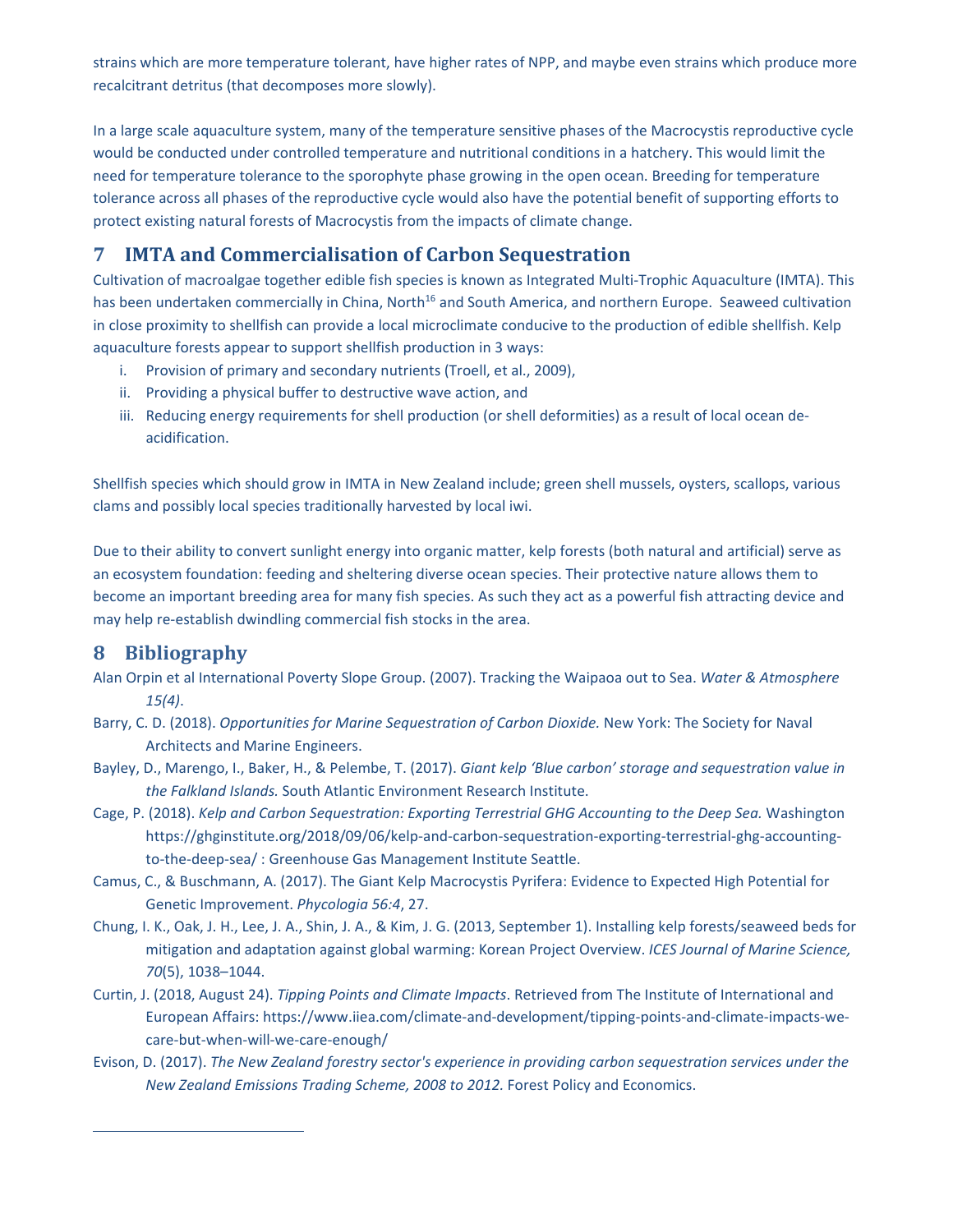Flannery, T. (2008). *The Weather Makers.* Melbourne: Text Publishing.

- Ford-Robertson, J. (1996). *Estimating the net carbon balance of the plantation forest industry in New Zealand.* Biomass and &energy Vol. 10, No. 1.
- Glasser, R. (2018). *The Cascading Impacts of Climate Change.* Australian Institute of International Affairs.
- Harley, C., Anderson, K., Demes, K., Jorve, J., Kordas, R. A., Coyle, T., & Graham, M. (2012). Effects Of Climate Change On Global Seaweed Communities. *Journal of Phycology. 48*, 1064‐1078.
- Hay, C. H. (1990). The distribution of Macrocystis (Phaeophyta: Laminariales) as a biological indicator of cool sea surface temperature, with special reference to New Zealand. *Journal of the Royal Society of New Zealand 20*, 313–336.
- Hughes, A. e. (2012). *Does seaweed offer a solution for bioenergy with biological carbon capture and storage?* Retrieved from Wiley Online Library DOI: 10.1002/ghg.1319: wileyonlinelibrary.com
- Hunter, M. D. (2016). *The Phytochemical Landscape: Linking Trophic Interactions and Nutrient Dynamics.* Beaverton: Princeton University Press.
- IPCC. (2005). *Special report on Carbon Dioxide Capture and Storage.* Geneva: IPCC.
- IPCC. (2018). *Global Warming of 1.5°C, an IPCC Special Report on the Impacts of Global Warming of 1.5°C above Pre‐ industrial Levels and Related Global Greenhouse Gas Emission Pathways, in the Context of Strengthening the Global Response to the Threat of Climate Change,.* Incheon, Republic of Korea: IPCC.
- Kraan, S. (2018). *Undaria Marching On; Late Arrival in the Republic of Ireland.* Journal of Applied Phycology 29.2 (2017) PMC. Web. 2 Oct.
- Krause‐Jensen D, D. C. (2016). *Substantial role of macroalgae in marine carbon sequestration.* Nature Geoscience 9.
- Krause‐Jensen, D., Lavery, P., Serrano, O., Marba, N., Masque, P., & Duarte, C. M. (2018). Sequestration of macroalgal carbon: the elephant in the Blue Carbon room. *Biol. Lett. 14*.
- Leduc, D. (2018, August 13). NIWA. (R. Hickson, Interviewer)
- Miller, I., Shishido, C., Antrim, L., & Bowlby, E. (2013). *Climate Change and the Olympic Coast National Marine Sanctuary: Interpreting Potential Futures.*
- MPI NZ. (2017). *Carbon Look‐up Tables for Forestry in the Emissions Trading Scheme.* Wellington: New Zealand Ministry of Primary Industries.
- NZ MFE. (2018). *New Zealand's Greenhouse Gas Inventory 1990–2016.* Wellington: New Zealand Ministry for the Environment.
- *Oceans and the Carbon Cycle Part A: Down to the Deep ‐ The Ocean's Biological Pump*. (2017, August 14). Retrieved from EarthLabs Carleton University: https://serc.carleton.edu/eslabs/carbon/6a.html
- OECD. (2017). *Greenhouse Gas Emissions .* Organisation for Economic Co‐operation and Development.
- Rassweiler, A. R. (2018). *Improved estimates of net primary production, growth and standing crop of Macrocystis pyrifera in Southern California.* Ecology.
- Shim, J., Kim, J. B., Hwang, D.‐W., Choi, H.‐G., & Lee, Y. (2017). Variations in carbon and nitrogen stable isotopes and in heavy metal contents of mariculture kelp Undaria pinnatifida in Gijang, southeastern Korea. *ALGAE*, 349‐ 357.
- Stewart, H. L., Fram, J. P., Reed, D. C., Williams, S. L., Brzezinski, M. A., MacIntyre, S., & Gaylord, B. (2009, January). Differences in growth, morphology and tissue carbon and nitrogen of Macrocystis pyrifera within and at the outer edge of a giant kelp forest in California, USA. *Marine Ecology Progress Series 375*, 101‐112.
- Tee, J., Scarpa, R., Marsh, D. K., & Guthrie, G. (2012). *Valuation of Carbon Forestry and the New Zealand Emissions Trading Scheme: A Real Options Approach Using the Binomial Tree Method.* Foz do Iguaçu, Brazil: International Association of Agricultural Economists.
- Thomas, C. D., Cameron, A., Green, R. E., Bakkenes, M., Beaumont, L. J., Collingham, Y. C., . . . Midgley, G. F. (2004). Extinction risk from climate change. *letters to nature*.
- World Bank. (2018). *South Asia's Hotspots: Impacts of Temperature and Precipitation Changes.* Washington DC: World Bank.